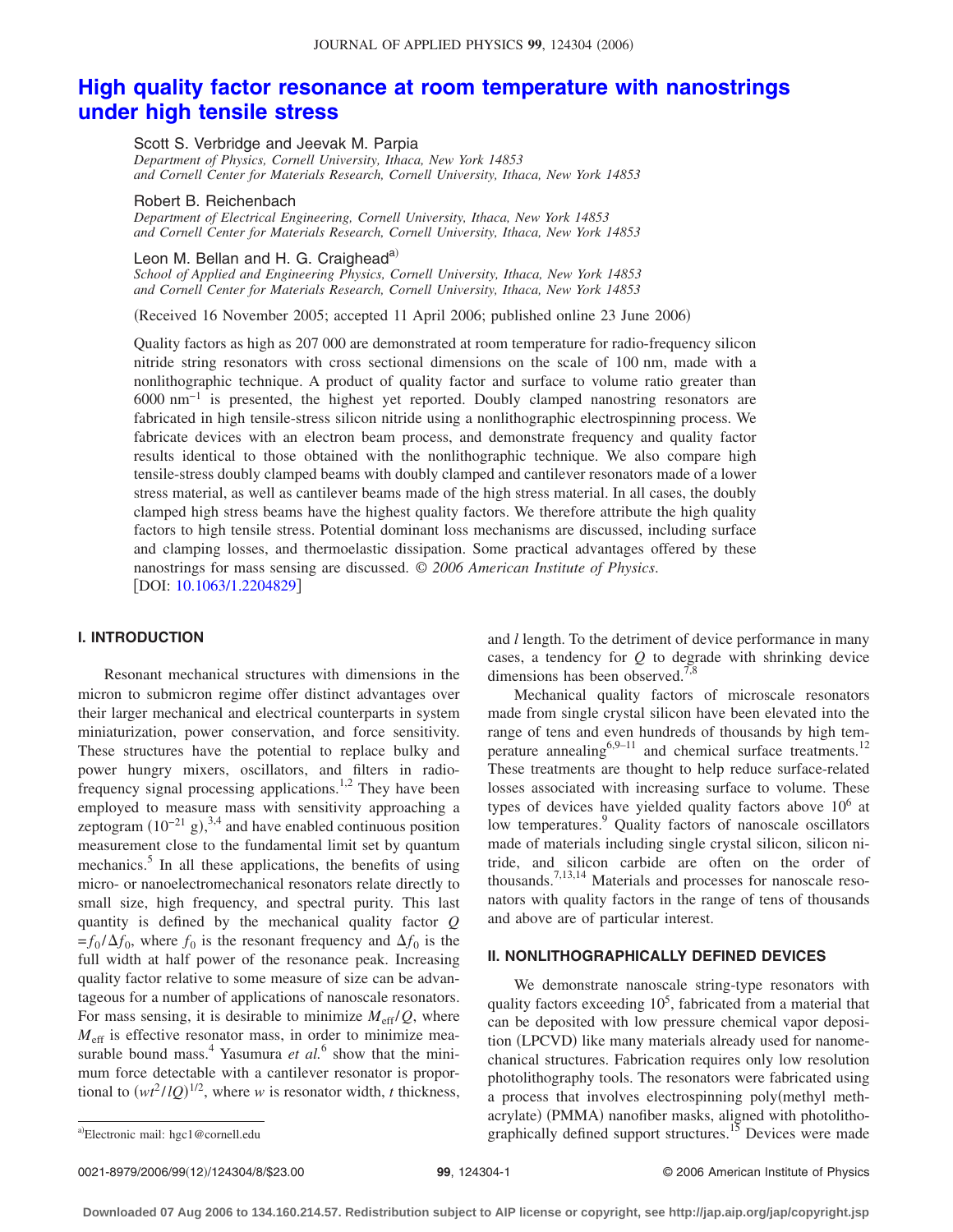

FIG. 1. SEM images of a 15  $\mu$ m long silicon nitride nanostring, with thickness of 120 nm, and width less than 200 nm. A 300 nm scale bar is shown.

from a high tensile stress  $(1200 \pm 50 \text{ MPa})$ , measured with a wafer bow technique) LPCVD silicon nitride, deposited on silicon dioxide. After fabrication, devices were mounted on a piezoelectric buzzer for resonant actuation, placed in a room temperature vacuum chamber, and pumped down to a pressure below 10<sup>−6</sup> Torr. The high vacuum eliminates viscous damping effects on string resonance. Figure 1 shows scanning electron micrographs of a silicon nitride string with thickness of 120 nm, width less than 200 nm, and length of  $15 \mu m$ .

#### **III. CHARACTERIZATION**

Resonances of silicon nitride strings with thicknesses near 100 nm and widths ranging from 100 to 700 nm defined by electrospun masks were measured with an optical detection technique similar to that described in the literature.<sup>3,15</sup> To determine the dependence of resonance parameters  $f_0$  and  $Q$  on string geometry, we employed a scanning electron microscope (SEM) to determine the dimensions of a number of strings of different resonant frequencies and quality factors. The results from such measurements on strings made from the same 120 nm thick silicon nitride film are shown in Fig. 2. Each point represents a measurement made on a single string, with multiple representative strings measured for each principle size range. Resonant frequency was found to vary as the inverse of the length [Fig.  $2(a)$ ], hence the term "string" instead of "beam" used in reference to these structures. From standard beam theory,<sup>16</sup> the resonant frequencies of a doubly clamped beam of arbitrary tensile force  $S$  (assuming for simplicity that the ends are simply supported) are given by

$$
f_i = \frac{i^2 \pi}{2l^2} \sqrt{\frac{EI}{\rho A}} \sqrt{1 + \frac{Sl^2}{i^2 EI \pi^2}},
$$
 (1)

where *i* is an integer mode index, and *l*, *E*, *I*,  $\rho$ , and *A* are length, Young's modulus, cross sectional inertia, density, and cross sectional area, respectively. In the limit of low stress, this yields the familiar beam frequency dependence on the inverse of length squared the mode index for beam frequency in the case of fixed ends is not really an integer index, and must be solved for numerically, yielding an index closer to  $i + (1/2)$ . In the limit of high stress we find



FIG. 2. (a) Length dependence of frequency, with a linear fit, demonstrating the approximate  $1/l$  stretched string equation for resonant frequency  $f_0$ . (b) Quality factor as a function of inverse frequency, for several sets of strings, with similar frequencies within a given set. These symbol coded sets, from low to high quality factor, correspond to length ranges of 11–13, 16–17, 21–26, 31–34, and  $40-43 \mu m$ .

$$
f_i = \frac{i}{2l} \sqrt{\frac{S}{\rho A}},\tag{2}
$$

which is simply the equation for the frequencies of a stretched string, with tensile force *S*, and linear density *A*. Thus the frequency-length relationship of our structures has been tailored through the choice of a high stress film. From the fit shown in Fig.  $2(a)$  and an assumed silicon nitride density of 3180 kg/m<sup>3</sup> (theoretical value given in Pierson<sup>17</sup>) a string tensile stress  $(S/A)$  of  $1410±60$  MPa can be calculated. This value is slightly greater than the tensile stress measured in the film with the wafer bow technique, probably indicating that we are achieving a density less than the theoretical value assumed. A density of  $2700 \text{ kg/m}^3$ , closer to that measured for lower stress LPCVD silicon nitrides,<sup>18</sup> would be consistent with the measured tensile stress of 1200 MPa.

Quality factor was found to scale with inverse frequency, as shown in Fig. 2(b), and therefore also with length. It is worth noting that the 40 MHz resonance point included in Fig.  $2(a)$  is not present in (b). This is due to the poor signalto-noise ratio attained for this resonance, resulting from the exceedingly low response of the piezoactuator at such a high frequency. The measured signal was sufficient to allow for a determination of resonant frequency, but prevented an acceptable Lorentzian fit for quality factor determination.

In Figs.  $3(a)$  and  $3(b)$  we show the optically measured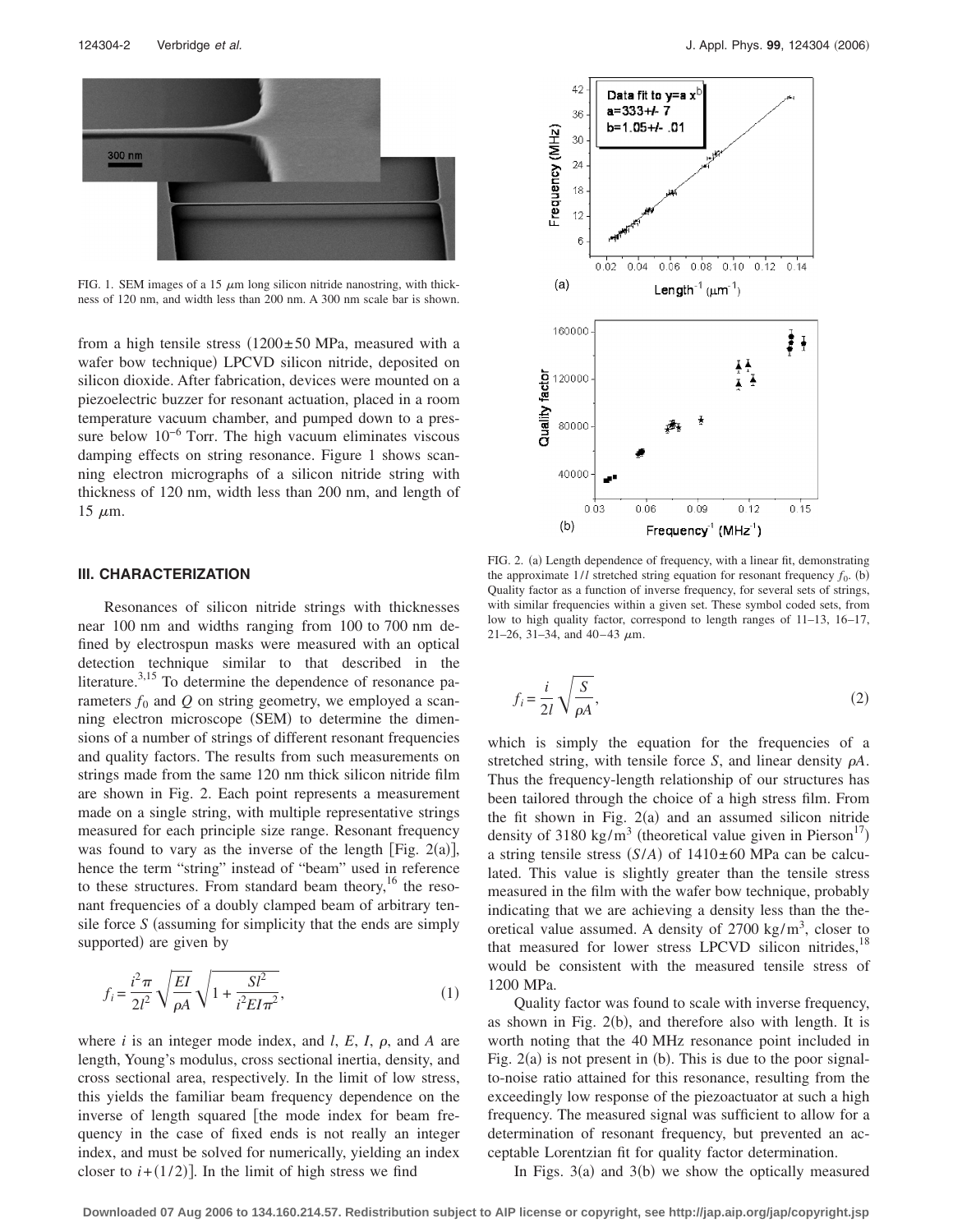

| Author             | Dimensions      | Q       | $RQ$ (nm-1) |
|--------------------|-----------------|---------|-------------|
| Wago, 1996         | 45 µm x 1.5 µm  | 200,000 | 276         |
| Ekinci, 2002       | 500 nm x 350 nm | 30,000  | 291         |
| Ilic. 2004         | 500 nm x 160 nm | 8,500   | 140         |
| LaHaye, 2004       | 200 nm x 120 nm | 35,000  | 933         |
| <b>Our results</b> | 200 nm x 105 nm | 207,000 | 6013        |
| Huang, 2003        | 150 nm x 50 nm  | 11.000  | 587         |
| Husain, 2003       | 43 nm diameter  | 8,500   | 791         |
| Li. 2002           | 5 um x 12 nm    | 20,000  | 3341        |

response (amplitude of the ac component of the reflected detection laser light) of a 200 nm wide, 105 nm thick, 60  $\mu$ m long electrospun fiber defined string, representing the longest string we were able to make without critical point drying during processing. The quality factor was determined by fitting the amplitude to a Lorentzian curve, yielding *Q*  $=$  207 000( $\pm$ 10 000). Variation of detection laser power, as

 $(c)$ 

well as changes  $(\times 2)$  in drive amplitude, did not alter the resulting response shape, confirming that the response measured is within the linear regime. The circularity of the phase plot shown in Fig. 3(b) also indicates that the measured resonance is within the linear regime.

In Fig.  $3(c)$ , we compare our highest quality factor with others from the literature, obtained with flexural beam resonators with similar surface to volume ratio *R*. We include data from Wago  $et \ al.<sup>19</sup>$  to point out the larger dimensions typically required to achieve quality factors exceeding  $10<sup>5</sup>$ . Included are data that represent the highest quality factors we have found in the literature for resonators at this size scale, specifically with cross section less than a micron. It should be pointed out that many of the referenced devices required a metal layer as part of the drive and detection schemes, potentially resulting in a diminished quality factor. One advantage of our drive and detection scheme is that it requires no metal layer, and hence avoids any potential dissipation resulting from the metal coating. We note that our resonators have the highest  $Q$  (207 000) as well as the highest  $RQ$  product  $(6013 \text{ nm}^{-1})$  of any flexural resonator among the devices considered. *RQ* is a measure of quality factor normalized to surface to volume ratio. Liu *et al.* pointed out this interpretation of *RQ* as a measure of oscillator performance, due to the observed tendency of  $Q$  to decrease with increasing  $R$ .<sup>20</sup> It is interesting to note that the points displayed here represent the highest values obtained at any temperature, and many of the data points from other resonators were taken at low temperature, where the intrinsic *Q* is expected to be enhanced.

FIG. 3. (Color online) (a) Amplitude of the ac component of a continuous wave laser beam reflected from the vibrating string with a Lorentzian fit giving a quality factor of 207 000. The magnified peak corresponds to a 150 Hz span, and the small inset to 1.5 kHz. (b) Imaginary vs real part of the phase information from the response displayed in (a). (c) Comparison of our results with results from the work of others on flexural resonators with similar surface to volume ratios. This table refers to Refs. 3, 5, 14, 19, and 32–34. Dimensions given are cross sectional dimensions, and *R* is surface to volume ratio.

The highest quality factors we demonstrate result from our highest aspect ratio devices, with large ratios of length to other critical device dimensions. A clear comparison with devices which are similar in both cross section and length is necessary to emphasize the different quality factors observed for the high stress devices presented. We compare our devices with those fabricated by Sekaric *et al.*<sup>13</sup> in a low stress, silicon-rich LPCVD silicon nitride (172 MPa tensile). In this previous work, doubly clamped beams were fabricated using electron beam (e-beam) lithography, yielding quality factors of less than 5000 for 8  $\mu$ m long structures, with width and thickness on the order of hundreds of nanometers. If it is assumed that the trends shown in Fig. 2 continue to shorter structures, an extrapolation for 8  $\mu$ m long strings made from high stress nitride yields a quality factor of 27 000, representing a fivefold increase for devices differing only in material details and fabrication steps. The source of the increased quality factors demonstrated will be considered in the following.

## **IV. SURFACE LOSSES AND FABRICATION INDUCED DAMAGE**

It has been suggested that quality factor for resonators in the size range we are considering can be strongly dependent on surface to volume ratio. For instance, in Ref. 7, the quality factor was observed to decrease almost linearly with increasing surface to volume, over a range of surface to volume that includes the range considered in our work. The devices used for this study, however, were metallized, and it is unclear to what extent this metallization influenced the dissipation in these measurements. Furthermore, quality factors in this work did not exceed 3000, significantly lower than the quality factors we are observing in our high stress devices, indicating that dominant sources of dissipation should be expected to differ between these two sets of devices. Quality factors decreasing linearly with increasing sur-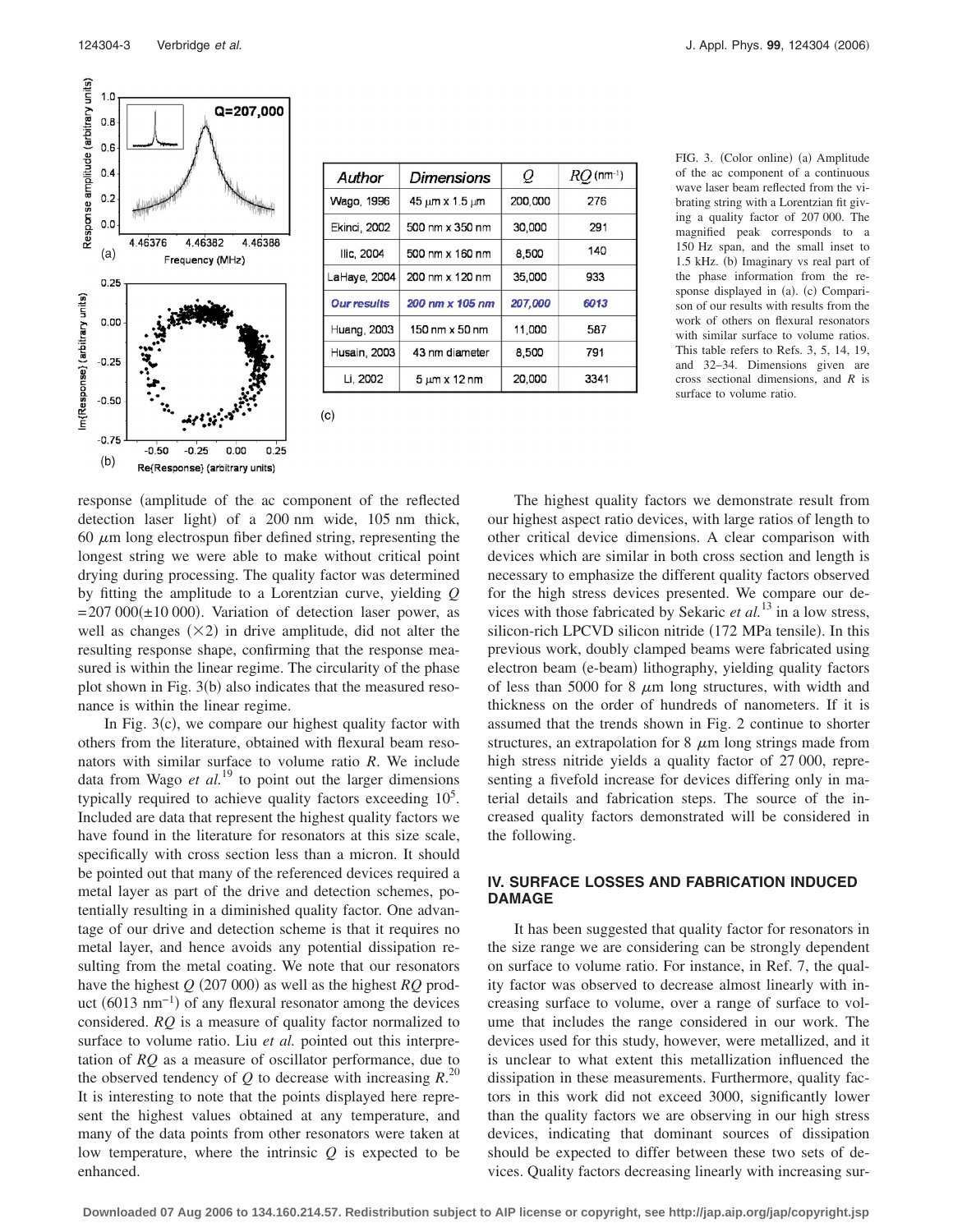face to volume have also been observed in larger micromechanical resonators, made of amorphous silicon, $21$  but again it is not clear that the dissipation in this case is not due in some part to surface contamination resulting from specific processing steps.

It has been observed that improvements in quality factor of mechanical resonators can be achieved by chemical surface treatments,<sup>12</sup> as well as annealing steps<sup>11</sup> thought to result in deoxidation of the surface of silicon resonators. It is not obvious, however, how important surface oxides would be in the case of a resonator made from materials other than pure silicon. Nanoscale resonators made from a variety of materials including low stress silicon nitride, $13$  silicon carbide, $^{22}$  and diamond<sup>23</sup> have exhibited lower quality factors at room temperature than we have achieved with high stress silicon nitride, with surfaces which at the very least would not oxidize in the same way as a silicon surface.

As a result of our measurements on high tensile-stress nanostrings, we find that strings with the same frequency do not exhibit a significant quality factor difference with varying surface to volume over the range explored. For example, we consider the pair of strings measured with lengths of 21.57 and 21.09  $\mu$ m, and widths 606 and 154 nm. These strings exhibit almost a factor of 4 difference in width, corresponding to surface to volume ratios differing by about 50%, while their frequencies (13.16 and 13.82) and quality factors  $(82 500$  and  $78 100)$  only differ by about  $5\%$ . On the other hand, we consider a pair of strings with identical thickness (120 nm) and similar widths (269 and 275 nm), hence similar surface to volume ratios. These beams differ in length (11.04 and 40.60  $\mu$ m), resulting in frequencies (27.36 and  $6.93$  MHz) and quality factors  $(34 700$  and  $151 000)$  differing by about a factor of 4. It is therefore clear that quality factor variation is not determined by surface to volume ratio in the range explored, as significant variations in *Q* are evident with similar surface to volume, while similar *Q*'s are evident for varied surface to volume, and in all cases the quality factor was observed to depend inversely on frequency. We therefore exclude surface losses as a likely dominant source of dissipation in our resonators.

Another possible loss mechanism that should be considered, perhaps related to surface losses in some cases, would be losses due to fabrication induced damage. We have compared our high stress resonators with resonators made by Sekaric *et al.*, which were made with electron beam lithography. There exists the possibility that different fabrication procedures might be the source of our unexpectedly high quality factors. We tested the potential impact of fabrication steps on the mechanical quality factor by comparing three sets of nearly identical devices, resulting from three different fabrication processes: nanostrings fabricated using electrospun PMMA nanofiber masks, similar devices that were coated with 30 nm Cr which was removed before release, and nanostrings fabricated with electron beam lithography  $(100 \text{ keV}$  exposure of FOX-16 resist). All three sets were fabricated from the same substrate, and released in the same step, to test both the effects on quality factor of the e-beam exposure itself as well as any Cr residue that might result from a Cr hard mask, commonly used in e-beam processing.



FIG. 4.  $[(a)-(c)]$ , SEM images of similar strings made from different processes, with polymer fiber defined strings in (a) and (b) and an e-beam defined string in (c). Scale bars of 2  $\mu$ m are shown for each string.

In Fig. 4 we show similar strings from each of these sets, with electrospun polymer fiber defined strings in Figs.  $4(a)$ and  $4(b)$ , and an e-beam defined string in Fig.  $4(c)$ , all with width  $\sim$  450 nm, 120 nm thickness, and  $\sim$  20  $\mu$ m length, all made from our high stress nitride. No significant differences in frequency or quality factor were observed among these sets. We therefore believe that our high quality factors are not a result of fabrication, but rather of the inherent material properties of the resonators.

## **V. FURTHER COMPARISONS OF DIFFERENTLY STRESSED DEVICES**

Our own experiments comparing resonators made of differently stressed silicon nitrides verify that the higher stress devices have the highest quality factors for a wide range of frequencies. Comparisons were made of the quality factors of doubly clamped beams made with 105 nm thick high stress nitride and 220 nm thick low stress nitride (tensile stress  $\sim$  200 MPa). The devices compared were chosen to have similar resonant frequencies (47 and 48 MHz), similar widths (200-400 nm from electrospun masks), and similar lengths (6.6 and 5.6  $\mu$ m). An optical excitation technique identical to that reported by Ilic  $et al.<sup>24</sup>$  was used to excite these frequencies which would have been difficult to access with piezoactuation. These devices were released in the same process step, assuring the same undercut details. The high stress resonator demonstrated a quality factor approximately a factor of 3 higher than the low stress resonator  $(17000)$ 5000). It should be pointed out that the low stress nitride device mentioned here was made from a thicker substrate than the high stress device. This was convenient in that it allowed two devices to be compared with nearly the same frequency and size. Low stress nitride resonators were also made from 115 nm thick films, with measured quality factors that were slightly less than those from the thicker film. A 5.4  $\mu$ m long, 115 nm thick low stress beam, for example, had a frequency of about 21 MHz, and a quality factor of less than 3000.

Up to this point, devices of similar geometries but with different material composition have been compared. A difference in quality factor between high and low stress nitride resonators has been observed, with the list of factors possibly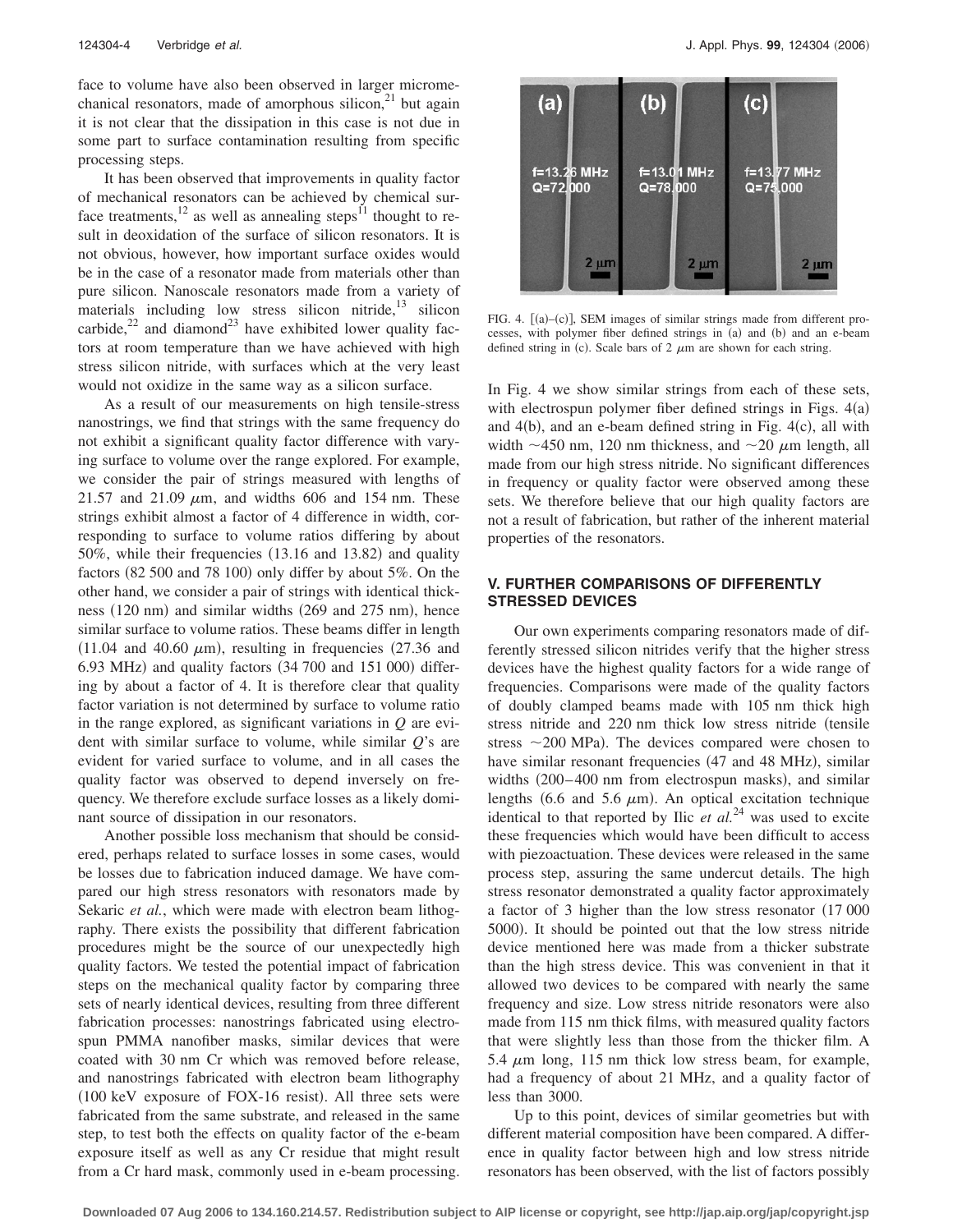

FIG. 5. Quality factor as a function of inverse frequency, for an extended frequency range from that shown in Fig. 2, with data from both doubly clamped beams and singly clamped cantilevers made from the high stress silicon nitride.

influencing this difference narrowed down to the differences between these two materials. The high stress film has a measured stress of 1200 MPa and an index of refraction of 2. The low stress film has a measured stress closer to 200 MPa and an index of refraction of 2.2. Therefore these materials differ both in their stress states and their chemical composition, specifically the lower stress material has a higher silicon content. We eliminate chemical composition as a likely determining factor by considering a carefully fabricated set of resonators made only from a high stress silicon nitride film. This set is composed of both doubly clamped and singly clamped cantilever resonators, all 750 nm wide and 105 nm thick, made photolithographically. Resonators of these two types were examined. Laser actuation was employed to extend the range of accessible frequencies beyond that demonstrated in Fig. 2. Singly clamped cantilevers with lengths between 1.6 and 5.4  $\mu$ m, and resonant frequencies from 5 to 55 MHz were examined. We also examined doubly clamped beams of shorter lengths, and hence higher frequencies than those shown in Fig. 2, to compare with the cantilevers on the same chip, as well as determine if the doubly clamped beam quality factor dependence on  $1/f$  continues to hold for lengths down to the scale of the lengths of the cantilevers examined.

Figure 5 demonstrates the dependence of quality factor on  $1/f$  for both doubly clamped and cantilever beams. In the doubly clamped case, we include measurements already displayed in Fig. 2(b) from 120 nm thick devices made from electrospun masks, as well as our measurements from 105 nm thick devices which extend the frequency range in both directions (the higher frequency doubly clamped beams, as well as the cantilever beams were photolithographically defined to be 750 nm wide. This width is at the edge of the range over which quality factor was earlier demonstrated not to depend on width for the nonlithographically defined doubly clamped beams). The new data points from the photolithographically defined devices represent an average of many measurements on multiple nominally identical beams, as lithographically defined. It should be pointed out that doubly clamped beam frequency continues to be proportional to 1/*f* over the entire frequency range examined in our experiments. It is also interesting to note that there is little to no observed dependence of the cantilever quality factors on frequency, over a frequency range in which significant quality factor variation is clear in the doubly clamped case. Cantilever quality factors ranged between 4000 and 6000 over the cantilever frequency range examined  $(5-55 \text{ MHz})$ , while doubly clamped beam quality factors ranged from 10 000 to more than 100 000 over the same frequency range, with doubly clamped beam quality factors only falling below cantilever values for doubly clamped beam frequencies above 100 MHz. This finding points to the high tensile stress present in the doubly clamped geometry but not in the cantilever geometry, as the principal reason for the high quality factors exhibited by the nanostrings. The different dependencies of quality factor on frequency also point to qualitatively different dominant damping mechanisms for the two types of resonator.

#### **VI. CLAMPING LOSSES**

Several recent studies have examined the dependence of clamping loss limited quality factors on beam geometry. Most recently, Photiadis and Judge<sup>25</sup> have considered the case most applicable to nanoscale resonators, for which resonator width can be assumed small in comparison with the wavelength of propagating elastic waves in the supporting medium. For a resonant frequency of 100 MHz, and a typical elastic wave speed of 5000 m/s for silicon,<sup>25</sup> we would have an elastic wavelength in the supporting silicon of 50  $\mu$ m, large compared to any resonator width we are considering, so the assumption of small resonator width seems applicable here. In the case in which the support can be thought of as a thin membrane, with support thickness much less than the elastic wavelength in the base, with support and device thickness equal, it was predicted that

$$
Q \propto \frac{l}{w},\tag{3}
$$

where *l* is beam length and *w* is beam width. In the case in which the support can be thought of as semi-infinite, i.e., the support thickness is large compared to the elastic wavelength in the base, they predicted that

$$
Q \propto \frac{l}{w} \left(\frac{l}{t}\right)^4,\tag{4}
$$

where *t* is resonator thickness. The semi-infinite support model yields quality factors orders of magnitude higher than we are observing, at least  $10<sup>6</sup>$ , over the entire size range we have examined. In addition a much stronger dependence on length  $(l^5)$  than the linear dependence we observe is predicted by this model. The thin membrane support does yield the linear dependence on length that we observe, but also predicts a dependence on inverse width. It has already been mentioned that high stress doubly clamped beams with lengths near 20  $\mu$ m, and with widths differing by a factor of 4, exhibit quality factors that differ by less than 5%, and this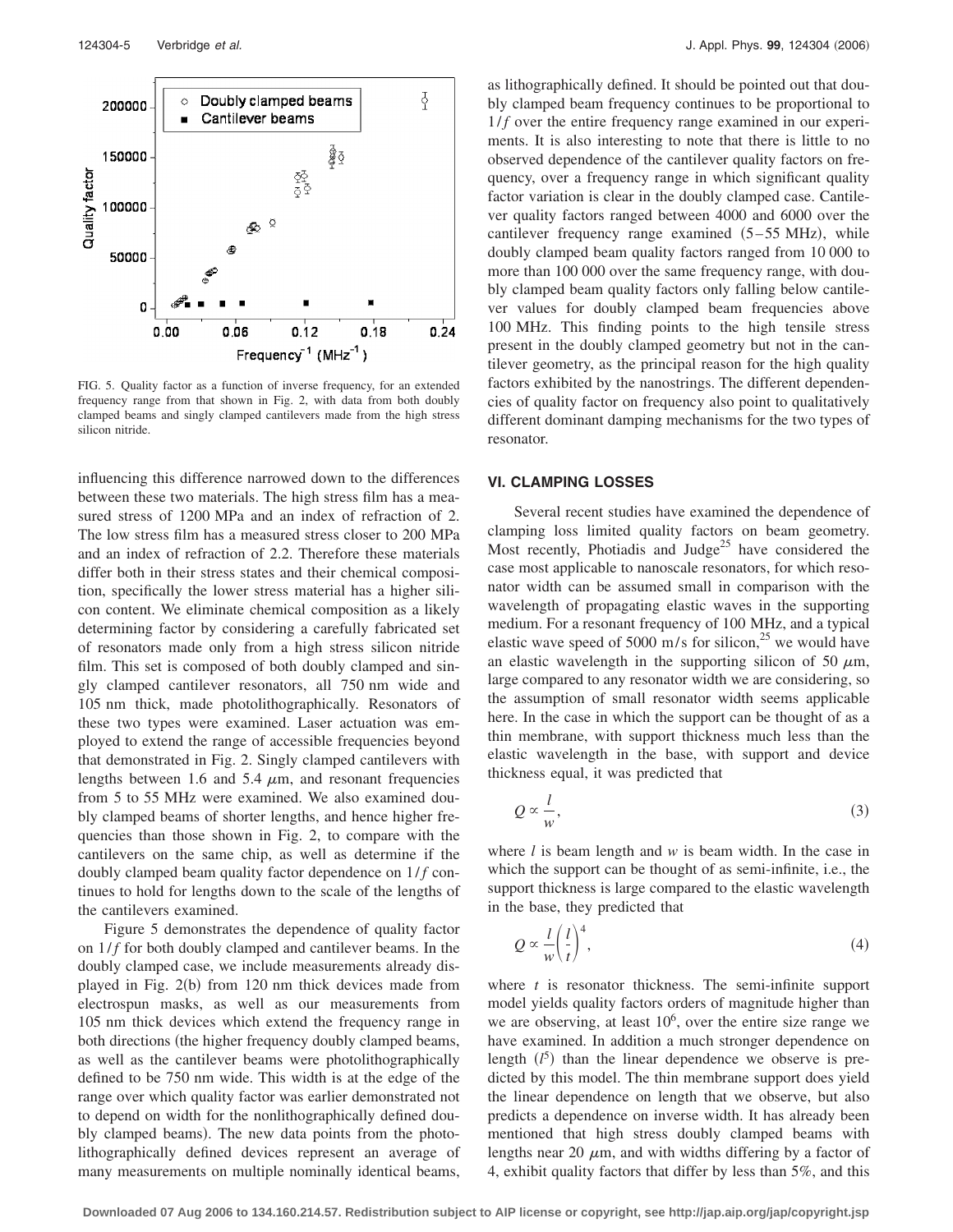independence of quality factor on width continues down to even the shortest doubly clamped beams measured. Hence the thin membrane support equation is also incompatible with our observations.

In reality, our case is that of a thin support which extends in length about as far as the gap height underneath the beams, due to the isotropic nature of the wet release step. This thin membrane then couples to a thick slab consisting of sacrificial oxide, over a silicon wafer. Hence our devices fall somewhere in between the two clamping loss extremes considered by Photiadis and Judge. Therefore a more careful treatment, which considers the finite lateral extent of our thin membrane support, might yield a mechanism by which clamping losses can be affected by device stress. A model which takes into account the different force and torque exerted on the supporting membrane due to the high tensile stress present in the string resonator might also relate clamping losses to device stress.

In our comparisons of high stress resonators to low stress resonators, interesting differences became apparent, apart from the higher quality factors exhibited by the high stress devices. It has been mentioned that for devices of the same size made from a high stress film, doubly clamped beams have higher quality factors than cantilevers all the way down to lengths of about 2  $\mu$ m, with doubly clamped beam quality factor depending strongly on length over the entire examined range. In our measurements on low stress nitride beams, it was noticed that over the range of lengths examined  $(3-10 \mu m)$ , quality factors of both singly and doubly clamped resonators remained constant, at about 5000 and 2500, respectively. Hence in the case of devices made from a low stress film, cantilevers exhibited quality factors that were about twice those of the doubly clamped beams. This is consistent with observations made by Ilic *et al.*,<sup>3</sup> as well as Huang *et al.*,<sup>14</sup> and is consistent with the idea that quality factors in the case of low stress doubly clamped beams and cantilever beams, of the geometry shown here are, in fact, limited strongly by clamping losses. The cantilever beam, with only one clamping point, has twice the quality factor of a doubly clamped beam of the same size, with two clamping points. This is only circumstantial evidence, of course, and its theoretical underpinnings need to be explored with an improved model of clamping losses. A decrease in thickness of a factor of 2 was not observed to increase the quality factor for the doubly clamped low stress beams, and changes in width of a factor of four did not change quality factor significantly for the cantilevers made from a high stress film, hence the clamping loss models previously discussed do not seem to accurately describe the losses that dominate these lower quality factor devices.

## **VII. DISCUSSION OF INTERNAL DAMPING MECHANISMS**

Internal damping mechanisms include effects such as phonon-electron scattering, phonon relaxation dissipation, and thermoelastic damping. Since silicon nitride is an insulator, we discount phonon-electron scattering as a potentially important loss mechanism. We also ignore phonon-relaxation



FIG. 6. Quality factor data for doubly clamped beams and cantilevers made from the high stress silicon nitride, plotted with the behavior that would be expected for quality factors limited by thermoelastic dissipation, for three values of thermal conductivity.

dissipation, also sometimes called phonon-phonon scattering, since this would be expected to yield quality factors higher than thermoelastic damping at the size scale we are considering, $^{26}$  although it has been suggested that this damping mechanism could become more important than thermoelastic dissipation at size scales below 50 nm. $^{27}$  In the present work, we will therefore only consider thermoelastic damping as a potentially observable internal damping mechanism. Thermoelastic damping accounts for the energy dissipation associated with thermal losses resulting from the stretching and compression of portions of a resonator during oscillation. In Fig. 6, we plot inverse quality factor as a function of frequency for both our high stress string and singly clamped cantilever resonators. On this same plot, we also show the quality factor that should be observed in the case in which thermoelastic damping is the dominant dissipation mechanism, using the equation<sup>26,28</sup>

$$
Q_{\text{TED}} = \frac{c_v}{E\alpha^2 T} \left( \frac{6}{\xi^2} - \frac{6}{\xi^3} \frac{\sinh \xi + \sin \xi}{\cosh \xi + \cos \xi} \right)^{-1},\tag{5}
$$

with

$$
\xi = t \sqrt{\frac{\omega \rho c}{2\kappa}},\tag{6}
$$

where  $c<sub>v</sub>$  is specific heat per unit volume, *E* is Young's modulus,  $\alpha$  is the coefficient of linear expansion, *t* is resonator thickness,  $\rho$  is density,  $c$  is specific heat per unit mass, and  $\kappa$  is thermal conductivity. We use our measured density of 2700 kg/ $m<sup>3</sup>$  and Young's modulus of 211 GPa, calculated from this measured density and our high stress cantilever resonator data. We use an average device thickness of 112.5 nm, and take temperature to be 300 K. For the thermal contants, we use a linear expansion coefficient of 2.3  $× 10^{-6}$  K<sup>-1</sup> from Chuang *et al.*,<sup>29</sup> for LPCVD nitride, a specific heat per unit volume of  $710.6 \text{ J/(K m}^3)$  for bulk nitride, $30$  and three thermal conductivity values of 3.2, and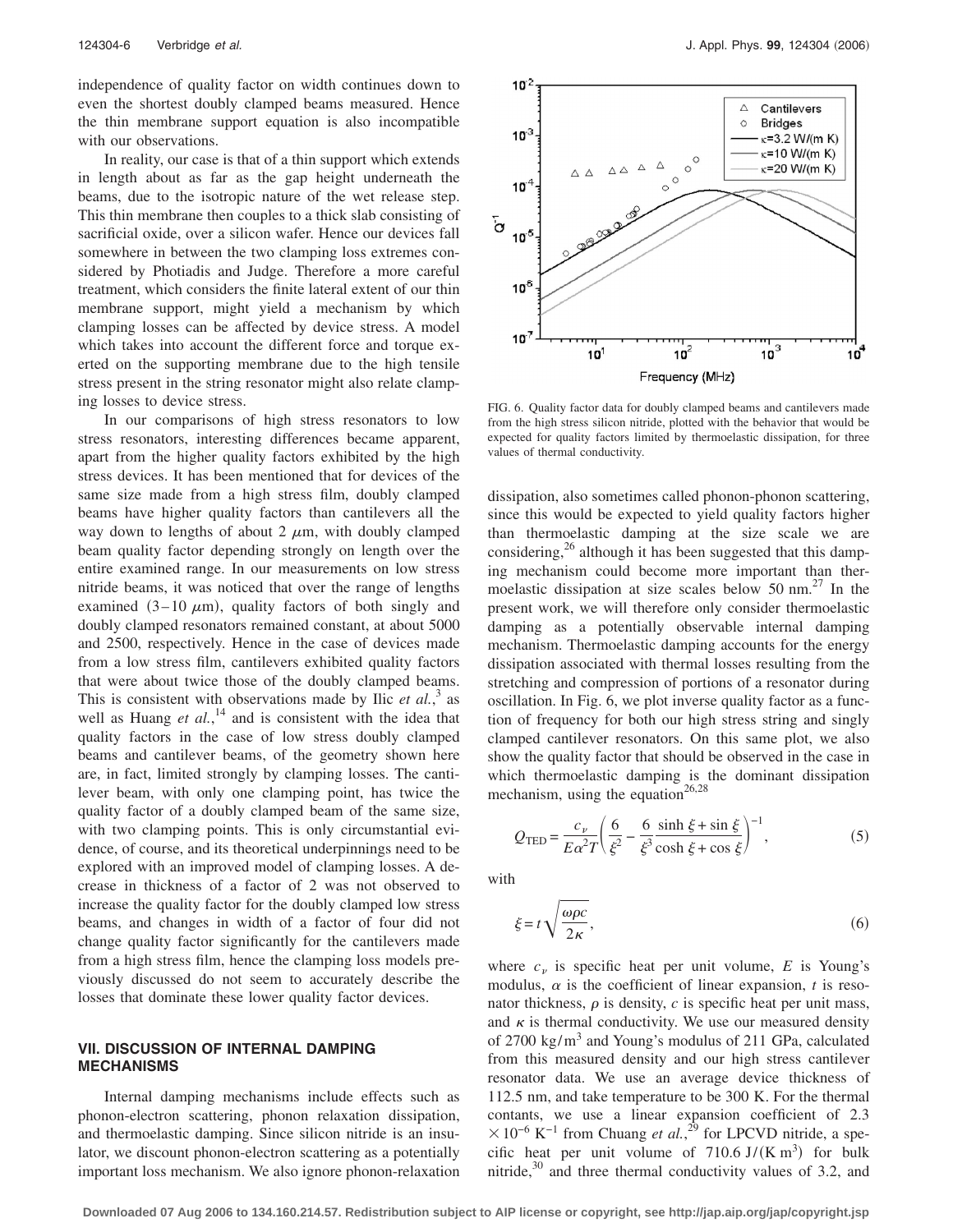

FIG. 7. A comparison of quality factor falloff with frequency for the higher frequency fundamentals vs harmonics.

10 W/(m K), reported by Yasumura et al.<sup>6</sup> and Zhang and Grigoropoulos, $31$  respectively, for LPCVD films, and  $20 W/(m K)$ , typical of values reported for bulk silicon nitride.<sup>30</sup> For the reported LPCVD nitride thermal conductivity values we see that up to a frequency of about 50 MHz, the measured data for the high stress doubly clamped resonators follow the trend given by the thermoelastic dissipation limit fairly well, with an offset in *Q*−1 of less than an order of magnitude. The fit becomes almost perfect at the lower frequencies for the lower thermal conductivity of 3.2  $W/(m K)$ . For the higher conductivity value, the trend is still correct, but the offset is larger. For higher frequency (shorter) resonators, measured quality factors decrease at a rate faster than that predicted by the thermoelastic limit. Figure 6 therefore suggests that variation in quality factor may be related to thermoelastic dissipation, with this dissipation mechanism becoming less evident for higher frequency, and hence shorter resonators. Interestingly, as frequency increases due to decreasing length it is likely that the clamping loss models previously discussed might be expected to become more relevant, due to decreasing length-to-width ratios.

So far only motion at fundamental frequencies has been discussed. We should mention that the falloff seen in quality factor at higher frequencies is not as significant when the damping at harmonics of a beam of a given size are examined, rather than comparison of fundamental modes for successively shorter beams. This trend is shown in Fig. 7, in which we plot the quality factors for fundamental resonances of beams with lengths from 10.6 to 2.7  $\mu$ m, as well as harmonics from a 10.6  $\mu$ m beam. This finding is consistent with the notion that quality factor at these higher frequencies is falling off from some combination of thermoelastic as well as clamping-related dissipation, with the length dependent clamping losses becoming more dominant as length is reduced.

## **VIII. FURTHER PRACTICAL ADVANTAGES OF HIGH STRESS NANOSTRINGS**

High tensile-stress silicon nitride nanostrings offer practical benefits beyond elevated quality factors for their size. These nanostrings are extremely robust mechanically. These resonant devices with nanoscale cross sections and lengths up to 60  $\mu$ m have been made without critical point drying. Devices of this scale can be immersed in biomolecule containing buffers, rinsed, and nitrogen dried without succumbing to stiction or breaking. This makes these nanostrings particularly useful for biological sensing in which mass loading must be performed in a fluid environment, while resonance detection is performed in vacuum for maximum quality factor. Nanostrings offer the advantage of high quality factors at room temperature, which is desirable compared to having a requirement of cooling to low temperatures for maximum sensitivity. Finally, we have demonstrated optical interrogation of high quality factor nanostrings. This optical scheme is attractive for sensor systems that are built of a large number of parallel devices. This parallel scheme would increase molecule capture probability in biosensing applications at low sample concentrations, while allowing for individual sensor elements to be addressed without any necessary scaling in the complexity of required on-chip electronics, as would be required with other measurement schemes, such as capacitive, magnetomotive, or piezoresistive detection. This optical detection scheme is also attractive as it does not require the presence of a conducting metal film, which could lead to diminished quality factor.

#### **IX. CONCLUSIONS**

We have presented the fabrication and operation of flexural string resonators with cross sectional dimensions on the scale of 100 nm, and quality factors exceeding 105 at room temperature. We report the highest *RQ* value to date, which can be taken as one measure of the performance of a nanomechanical resonator. We fabricated these high quality factor structures with a nonlithographic technique, using electrospun polymer nanofiber masks. We have demonstrated that the resulting nonlithographically defined structures have mechanical properties that are identical to their counterparts made on the same substrate with electron beam lithography. We have fabricated doubly clamped devices of both high and low stress nitride, and demonstrated that for equal frequencies or equal size, the high stress devices have higher quality factors. Similarly, we have photolithographically fabricated singly clamped resonators from both the high stress and low stress material, and again found that for equal frequencies or length the high stress doubly clamped resonators have the highest *Q*, indicating that the stress state is responsible for the unexpectedly high quality factors observed. We show that the trend in quality factors observed for the lower frequency high stress string resonators follows that predicted assuming thermoelastic dissipation, with absolute quality factors within an order of magnitude of this thermoelastic limit. At higher frequencies, quality factors deviate from this thermoelastic trend, possibly due to the increased importance of clamping losses for the shorter devices. The influence of high film stress on resonant frequency and quality factor has thus been demonstrated, and quality factors up to 207 000 have been achieved with nanostrings made from a high stress material. High stress nanostrings offer high quality factors at